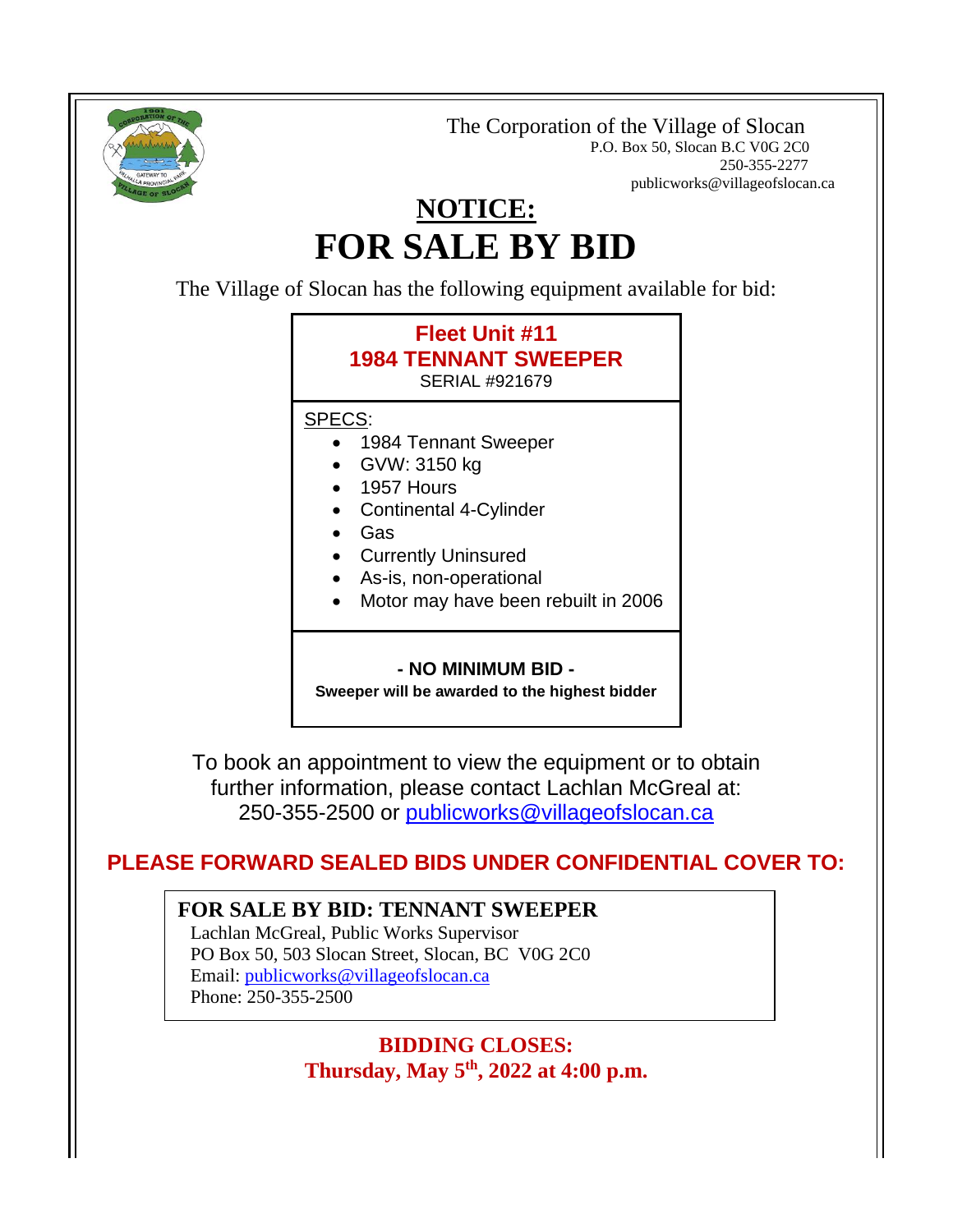## **TERMS & CONDITIONS:**

- 1. Tennant Sweeper will be sold "AS IS, WHERE IS" with no warranty expressed or implied.
- 2. Bidders are not required, but are strongly encouraged to view the equipment they are considering to bid on, prior to submitting a bid.
- 3. Award of this tender will be based exclusively on the highest bid amount offered (not including taxes).
- 4. Pickup and transport of the equipment by the successful bidder is the sole responsibility of the successful bidder, and must be removed from the Village Public Works Yard, located at 503 Slocan Street, Slocan, within thirty (30) days of the Village's acceptance of bid.
- 5. The successful bidder will be responsible for payment of fees and taxes and must pay for the sale within five (5) days of acceptance of bid.
- 6. Terms of sale will be cash, debit, electronic transfer, or certified cheque to the successful bidder.
- 7. Late bids or bids by fax will be rejected.
- 8. The Village of Slocan makes no claims, either written or implied, concerning The condition of completeness of this unit.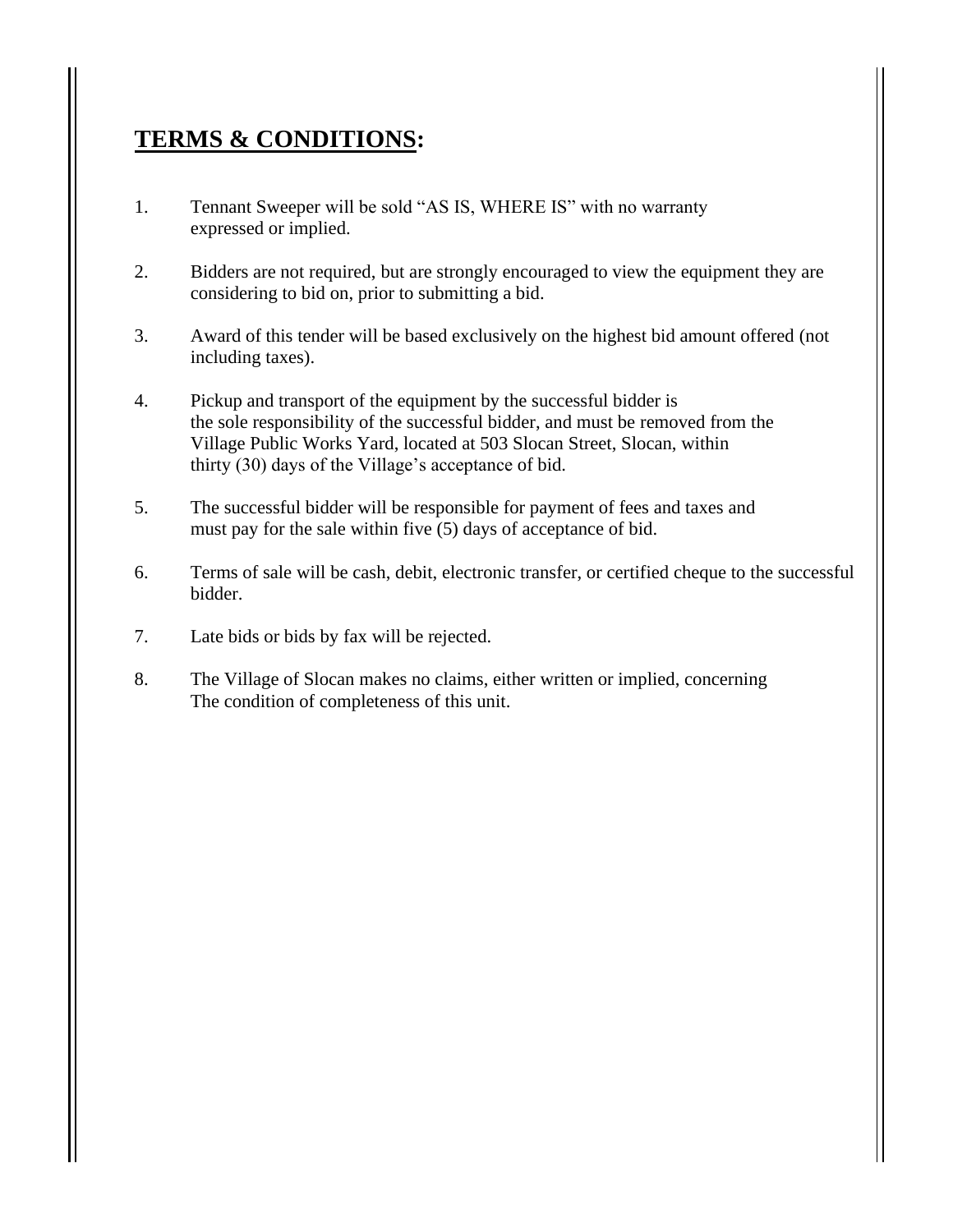## **TENNANT SWEEPER**